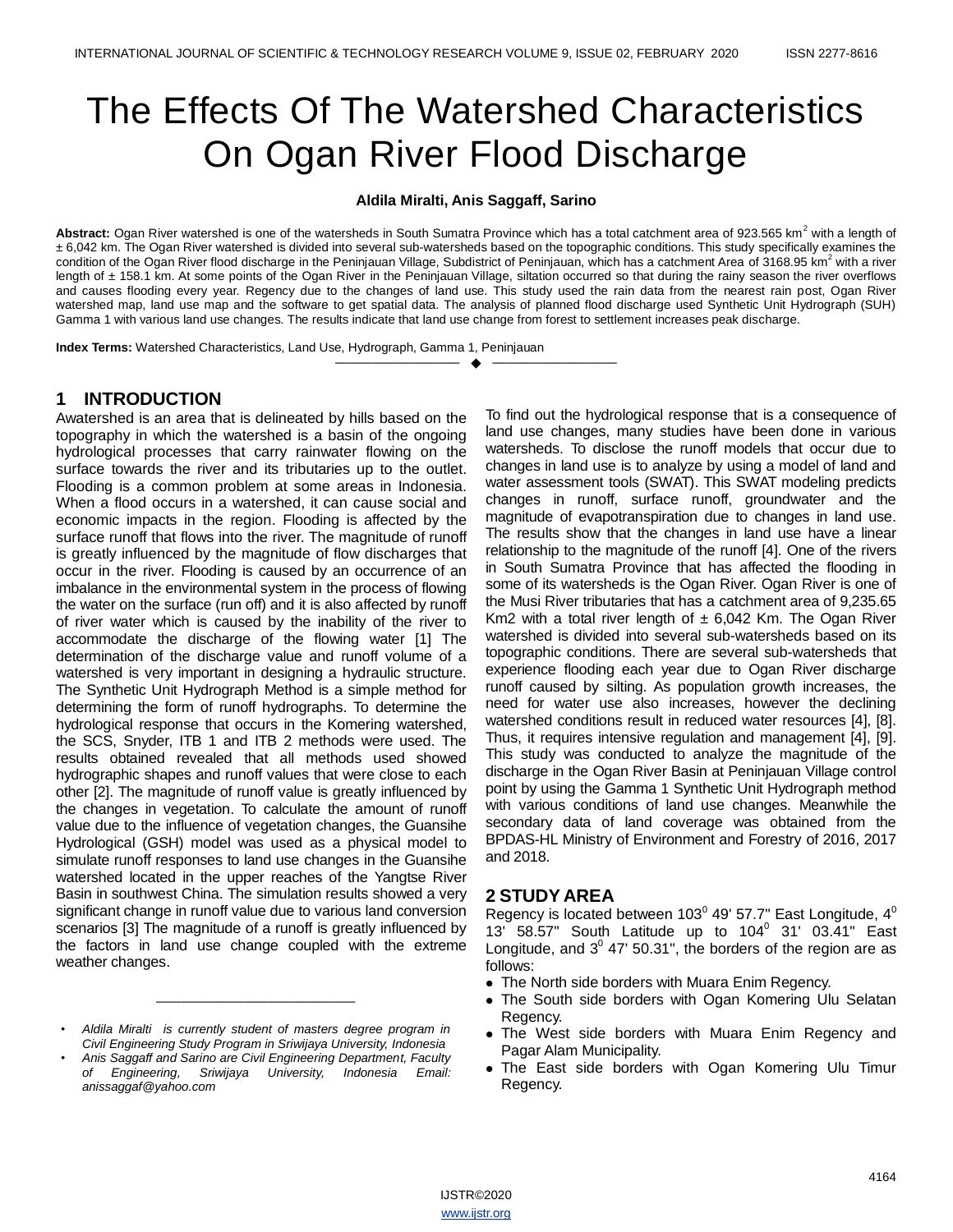

*Fig 1. The Map Ogan Watershed*

The study was carried out at upper Ogan River Basin at the Peninjauan as an outlet runoff point in the area of 3168.95 km2 (Based on GIS analysis).

## **3 MATERIALS AND METHODS**

This study was intended to obtain a design flood discharge with various return periods by simulating the rainfall runoff process in the form of hydrograph at an outlet with a watershed area of 3168.95  $km^2$ .

### **3.1 Analysis of design rainfall**

The average maximum rainfall representing the rain of the region can be determined by using the Thiessen polygon method with the equation:

$$
\overline{P} = \sum_{i=1}^{n} \alpha_i P_i
$$
\n
$$
= \frac{A_A P_A + A_B P_B + A_C P_C}{A_A + A_B + A_C}
$$
\n(1)

After the daily rainfall is obtained, it can be continued by analyzing the frequency and selecting the type of probability distribution [10]. To find out the goodness of fit of probability distribution, probability smirnov kolmogorof test was used.

#### **3.2 Analysis of GIS (Georaphic Information System)**

Geographic Information System is information used to enter, process and analyze to produce geo-referenced data or in the form of geospatial data that are commonly used to facilitate the planning and management of land use, natural resources, environment, transportation, urban facilities and other services [11]. To get geospatial data in order to calculate the flood discharge plan, Arch. GIS software version 10.3 was used with the following steps:

- a. Delineation of maps obtained, including map of earth's appearance, river network maps, land use maps, topographic maps so that the catchment area of the study area was obtained;
- b. After the watershed was determined as the study area, it could be analyzed to determine the characteristics of the watershed;
- c. The watershed characteristics obtained were used in analyzing the flood discharge with the Gamma 1

synthetic unit hydrograph;

d. Flood discharge analysis was carried out starting from the existing land use condition, then comparing the magnitude of the discharge with the land use condition against that of the previous year.

#### **3.2 Analysis of design flood discharge**

Analysis of the flood discharge was carried out using the Gamma 1 synthetic unit hydrograph in which some watershed parameters were very influential in the process of transforming rain into flow. Gamma 1 parameters used in the calculation to get the hydrograph form include source factor (SF, source factor); source frequency (SN); width factor (WF); area of upstream watershed (RUA); symmetry factor (SIM); number of river confluences (JN); drainage network density (D). There are several variables used in the Gamma 1 synthetic unit hydrograph analysis, including:

a. Rise time (TR)  $TR = 0.43 ((L / 100). SF)3 + 1.0665 SIM + 1.2775$  (2)

- b. Peak discharge (Qp)  ${\sf QP}$  = 0.1836 A<sup>0.5886</sup> JN<sup>0.2381</sup> TR<sup>^-0.4008</sup> (3)
- c. Base time (TB) TB = 27.4132 TR<sup>0.1457</sup> S<sup>-0.0986</sup> SN<sup>0.7344</sup> RUA<sup>0.2574</sup> (4)
- d. Storage coefficient (K)  $K = 0.5617 A^{0.1798} S^{-0.1446} S F^{-1.0897} D^{0.0452}$  (5)
- e. Basic flow (QB)  $QB = 0.4715 A^{0.6444} D^{0.943}$  (6)

## **4 ANALYSIS AND DISCUSSION**

The area of the sub-watershed of Ogan River was determined through GIS analysis. Figure 2 shows the area of interest. GIS analysis is used to know The morphometric from Ogan Watershed, such as Area, upstream, length of main river and the others. The analysis of the design flood discharge is done by using the Gamma 1 HSS method that requires several variables from the characteristics of the watershed concerned that can be seen in table 1.



*Fig 2. The Map of Area of Interest*

*TABLE 1 Gamma 1 HSS Parameters*

| Parameters | Symbols | Results |  |
|------------|---------|---------|--|
|            |         |         |  |

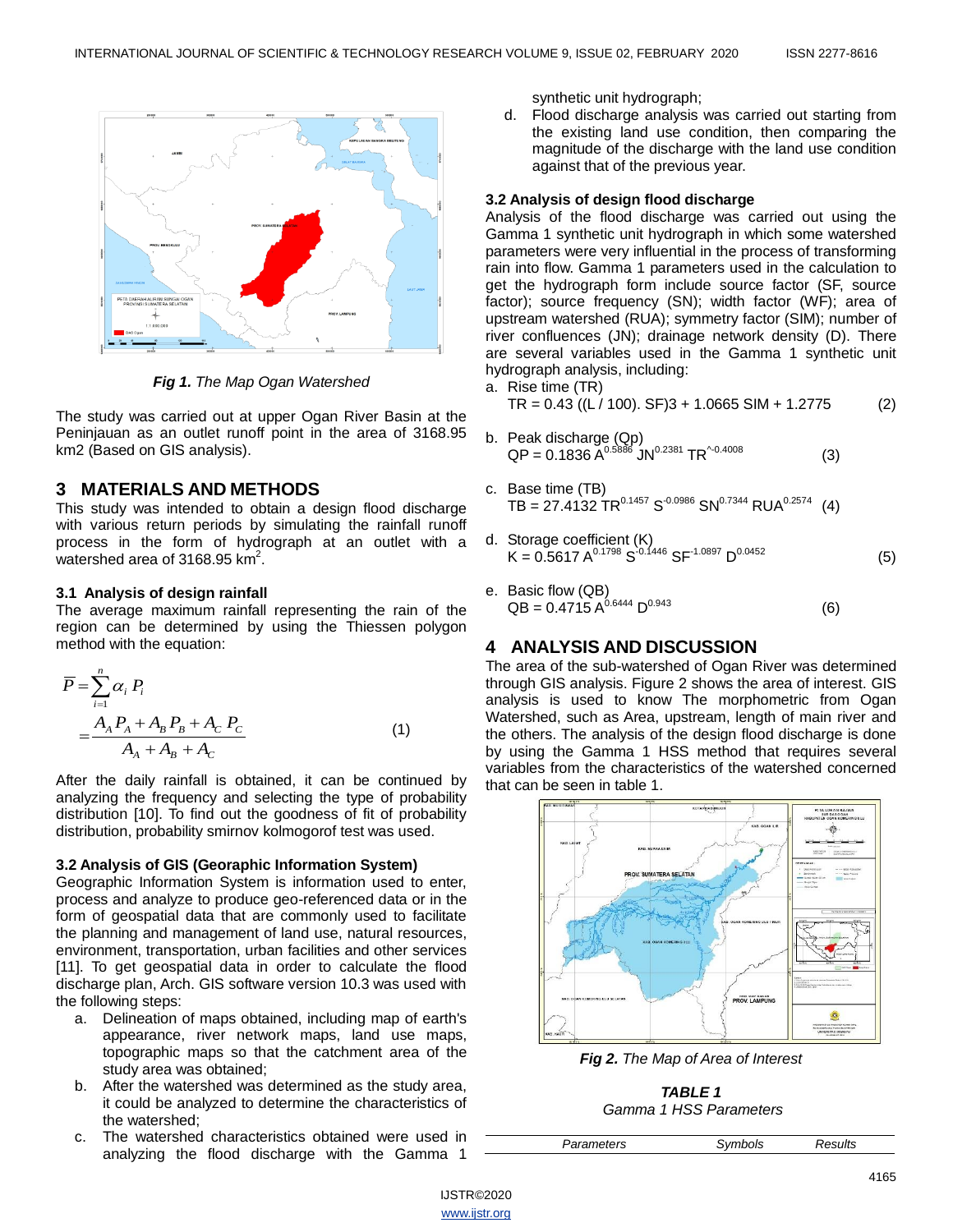| Area of Watershed                     | А              | 3168.950 | $km^2$ |
|---------------------------------------|----------------|----------|--------|
| Area of upstream watershed            | Au             | 2074.660 | $km^2$ |
| Length of the main river              | I              | 158.100  | kт     |
| Length of orde 1 river                | $L_1$          | 613.200  | kт     |
| The length of the river of all levels | L <sub>n</sub> | 701.420  | kт     |
| Length of 0.75L (OB along river)      |                | 118.575  | kт     |
| Length of 0.25L (OA along river)      |                | 39.525   | kт     |
| Number of confluences                 | JN             | 83       |        |
| Widht of watershed of 0.75 L (bb')    | $W_{II}$       | 11.220   | kт     |
| Widht of watershed of 0,25 L (aa')    | Wı             | 33.660   | kт     |
| Number of Order 1 River               | P1             | 48       |        |
| Number of River of other orders       | Рn             | 16       |        |
| Number of Rivers of all orders        |                | 64       |        |
| Average River Slope                   | S              | 0.00040  |        |

Then the parameters above were used to simulate the flood hydrograph by determining the hydrograph shape parameters as in table 2

*TABLE 2 Parameters of the hydrograph form*

| Parameters                                              | Symbols | Results |
|---------------------------------------------------------|---------|---------|
| Source Factor                                           | SF      | 0.874   |
| Source Frequency                                        | .SN     | 3.000   |
| Density of drain network                                | D       | 0.221   |
| <b>Width Factor</b>                                     | WF      | 0.333   |
| Comparison of upstream and downstream<br>watershed area | RUA     | 0.655   |
| $SIM = RUA * WF$                                        | SIM     | 0.218   |

Based on the above parameters, the amount of rise time (TR), peak discharge (Qp), base time (TB), pool coefficient (K) and base flow (QB) can determined. With the obtained variables above, the form of hydrograph that connects between the time and the rain discharge that falls per 1 mm thickness of rain can be obtained as explained by the following hydrograph form:



*Fig 3. HSS Gamma 1 Hydrograph Unit*

After obtaining the hydrograph unit, then the plan flood discharge was analyzed by connecting the value of the flow coefficient (c) and the effective rain against the plan rainfall that has been determined. This study compared the scale of

plan discharge with the land use changes that occurred over three years, namely 2016, 2017 and 2018. The secondary data in the form of the land use obtained were analyzed with Arc GIS software version 10.3 to obtain the extent of each land use in order to obtain the drainage coefficient (c) in the following table.

|    | TABLE 3                       |          |          |          |  |  |
|----|-------------------------------|----------|----------|----------|--|--|
|    | Changes in land use           |          |          |          |  |  |
| No | <b>Land Cover</b>             | 2016     | 2017     | 2018     |  |  |
| 1  | <b>Mixed Dry Land Farming</b> | 1,914.49 | 1,914.41 | 1,900.84 |  |  |
| 2  | Secondary Dry Land Forest     | 505.01   | 504.71   | 506.70   |  |  |
| 3  | <b>Shrubs</b>                 | 245.24   | 245.24   | 251.41   |  |  |
| 4  | Plantation                    | 246.89   | 246.89   | 246.89   |  |  |
| 5  | Dry Land Agriculture          | 127.89   | 127.72   | 125.51   |  |  |
| 6  | Open Land                     | 4.12     | 3.96     | 35.20    |  |  |
| 7  | Primary Dry Land Forest       | 40.98    | 40.88    | 31.10    |  |  |
| 8  | Settlement                    | 28.37    | 29.73    | 16.00    |  |  |
| 9  | Rice fields                   | 17.09    | 15.77    | 17.57    |  |  |
| 10 | Body of water                 | 12.46    | 12.46    | 12.46    |  |  |
| 11 | Savana                        | 10.11    | 10.11    | 10.11    |  |  |
| 12 | <b>Plantation Forest</b>      | 6.71     | 6.70     | 6.70     |  |  |
| 13 | Transmigration                | 7.58     | 7.58     | 6.64     |  |  |
| 14 | Mining                        | 2.01     | 2.78     | 1.80     |  |  |
|    | Total Area                    | 3,168.95 | 3,168.95 | 3,168.95 |  |  |

Changes in land use above were simulated in the flood discharge analysis to obtain the hydrograph form and the magnitude of the plan flood discharge with various return periods by determining the value of the drainage coefficient each year.

#### *TABLE 4 Flow coefficient (C)*

| No. | Land Cover<br>2016 | Total Area<br>$(km^2)$ | Value of<br>$C^*A$<br>С |        | С<br>average |
|-----|--------------------|------------------------|-------------------------|--------|--------------|
| 1   | Mixed Dry          | 1.914.49               | 0.1                     | 191.45 |              |
| 2   | Secondary          | 505.01                 | 0.03                    | 15.15  |              |
| 3   | Plantation         | 246.89                 | 0.4                     | 98.76  |              |
| 4   | <b>Shrubs</b>      | 245.24                 | 0.07                    | 17.17  |              |
| 5   | Dry Land           | 127.89                 | 0.1                     | 12.79  |              |
| 6   | Primary Dry        | 40.98                  | 0.03                    | 1.23   |              |
| 7   | Settlement         | 28.37                  | 0.6                     | 17.02  | 0.115114     |
| 8   | Rice fields        | 17.09                  | 0.15                    | 2.56   |              |
| 9   | Body of            | 12.46                  | 0.05                    | 0.62   |              |
| 10  | Savana             | 10.11                  | 0.1                     | 1.01   |              |
| 11  | Transmigrati       | 7.58                   | 0.6                     | 4.55   |              |
| 12  | Plantation         | 6.71                   | 0.05                    | 0.34   |              |
| 13  | Open Land          | 4.12                   | 0.35                    | 1.44   |              |
| 14  | Mining             | 2.01                   | 0.35                    | 0.70   |              |
|     | Total Area         | 3,168.95               |                         | 364.79 |              |

The composite C value obtained is multiplied by the plan rainfall value to get the effective rain value used to determine the plan flood discharge for each period that occurs in the studied watershed as shown in table 3 and The magnitude of the plan flood discharge is shown in table 4. Based on the data in the table 3, the magnitude of plan flood discharge against